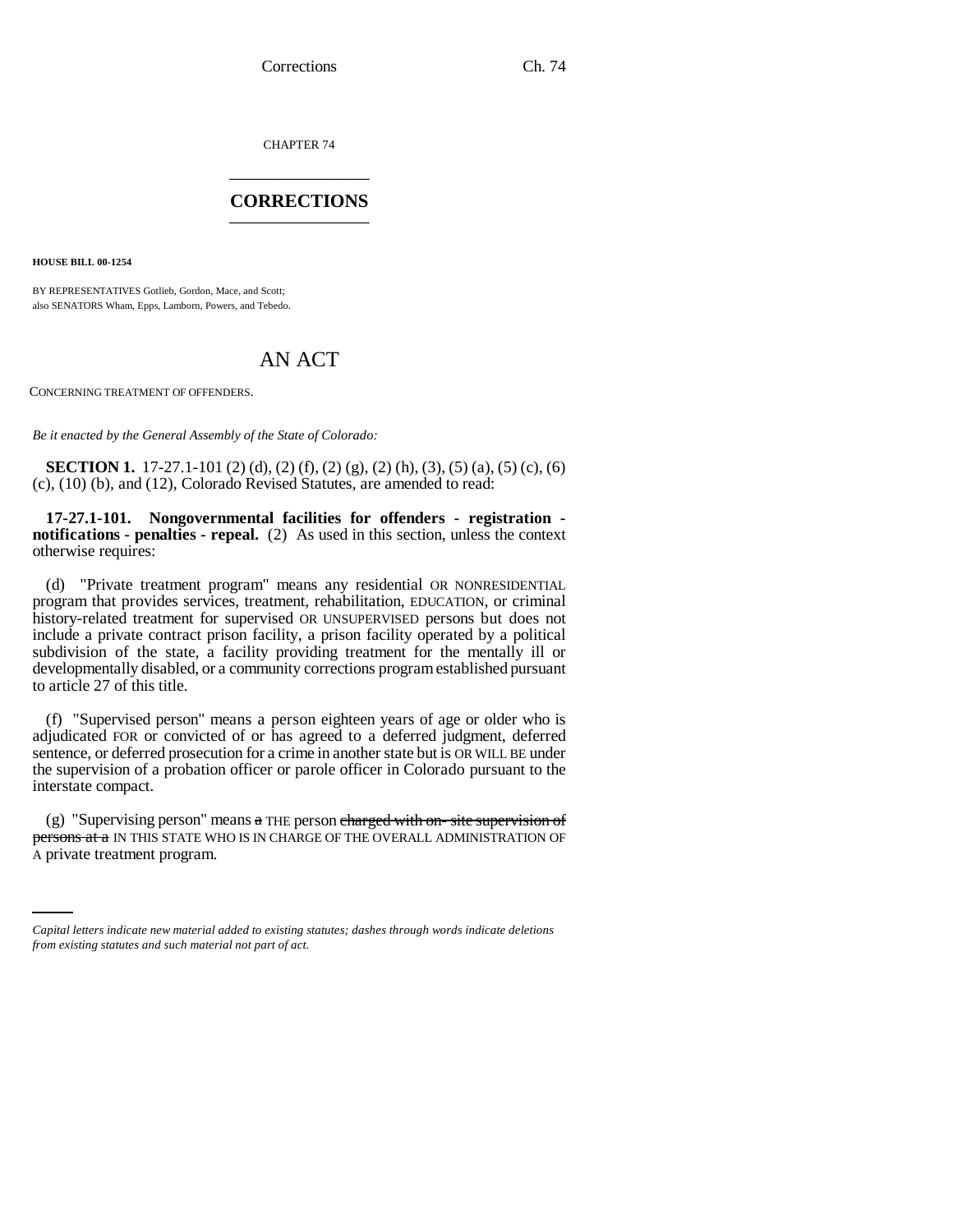## Ch. 74 Corrections

(h) "Unsupervised person" means a person eighteen years of age or older who, although not REQUIRED TO BE under the jurisdiction of a probation officer or parole officer in Colorado, is adjudicated FOR or convicted of or has agreed to a deferred judgment, deferred sentence, or deferred prosecution for a crime outside of the state of Colorado and is directed to attend a private treatment program in Colorado by any court, department of corrections, state board of parole, probation department, parole division, adult diversion program, or any other similar entity or program in a state other than Colorado.

(3) (a) In order to ensure uniformity and consistency, the sending state shall be in compliance with 24-60-303 (1), C.R.S., or the commissioner ADMINISTRATOR OF THE INTERSTATE COMPACT shall reject the placement of the supervised person pursuant to subsection (6) of this section.

(b) A sending state shall not permit or encourage travel of a supervised person WHO IS A NONRESIDENT OF THIS STATE to the state of Colorado without written notification from the commissioner ADMINISTRATOR OF THE INTERSTATE COMPACT of acceptance of the supervised person into a private treatment program.

(c) Any request for placement OF A NONRESIDENT OF THIS STATE in a private treatment program from a sending state shall contain written justification as to why treatment in the state of Colorado is preferable or more beneficial than treatment in the sending state.

(5) No private treatment program in Colorado shall admit or accept a supervised or unsupervised person into the program unless that program:

(a) Is registered with the administrator of the interstate compact, AND, IF THE PERSON IS A SUPERVISED PERSON, THE PRIVATE TREATMENT PROGRAM IS:

(I) APPROVED BY THE DIVISION OF ALCOHOL AND DRUG ABUSE ESTABLISHED IN PART 2 OF ARTICLE 2 OF TITLE 25, C.R.S., IF THE PROGRAM PROVIDES ALCOHOL OR DRUG ABUSE TREATMENT;

(II) CERTIFIED OR APPROVED BY THE SEX OFFENDER MANAGEMENT BOARD, ESTABLISHED IN SECTION 16-11.7-103, C.R.S., IF THE PROGRAM PROVIDES SEX OFFENDER TREATMENT;

(III) CERTIFIED OR APPROVED BY A DOMESTIC VIOLENCE TREATMENT BOARD, ESTABLISHED PURSUANT TO PART 8 OF ARTICLE 6 OF TITLE 18, C.R.S., IF THE PROGRAM PROVIDES TREATMENT FOR PERSONS WHO WERE CONVICTED OF AN ACT OF DOMESTIC VIOLENCE AS DEFINED IN SECTION18-6-800.3, C.R.S., OR OF AN ACT FOR WHICH THE UNDERLYING FACTUAL BASIS INCLUDED AN ACT OF DOMESTIC VIOLENCE; OR

(IV) LICENSED OR CERTIFIED BY THE DIVISION OF ADULT SERVICES IN THE DEPARTMENT OF CORRECTIONS, THE DEPARTMENT OF REGULATORY AGENCIES, THE DIVISION OF MENTAL HEALTH IN THE DEPARTMENT OF HUMAN SERVICES, THE STATE BOARD OF NURSING, OR THE STATE BOARD OF MEDICAL EXAMINERS IF THE PROGRAM PROVIDES TREATMENT THAT REQUIRES SUCH CERTIFICATION OR LICENSURE;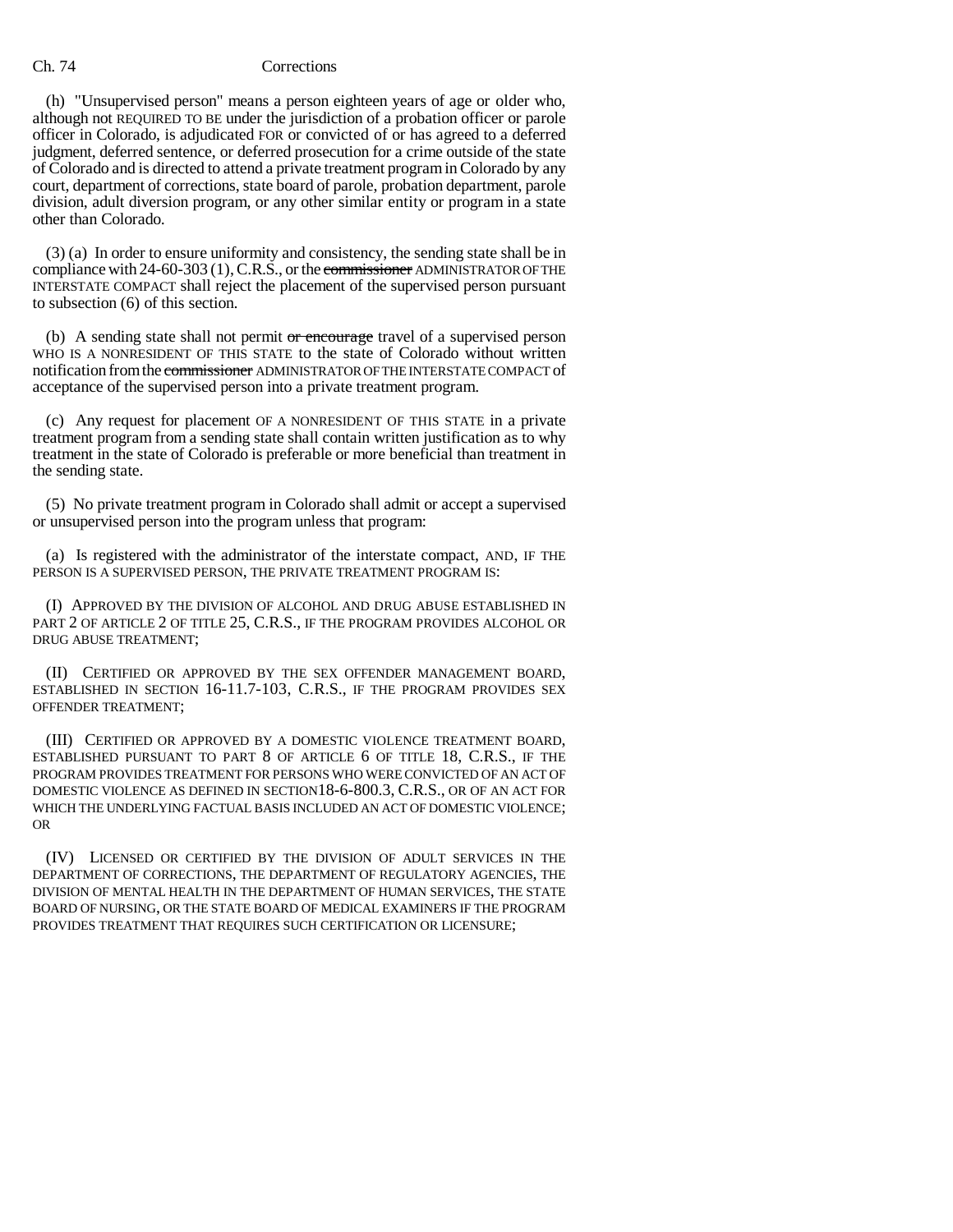Corrections Ch. 74

(c) (I) If the person is supervised AND IS A RESIDENT OF THE STATE OF COLORADO, has confirmed that the sending state has provided all information concerning the supervised person required by the interstate compact to the administrator of the interstate compact; AND

(II) IF THE PERSON IS SUPERVISED AND IS A NONRESIDENT OF THE STATE OF COLORADO, HAS CONFIRMED THAT THE ADMINISTRATOR OF THE INTERSTATE COMPACT HAS ACCEPTED THE PERSON FOR PLACEMENT IN THE PRIVATE TREATMENT PROGRAM.

 $(6)$  (c) Not more than thirty days after the effective date of this section, as amended, the commissioner shall notify all other parties to the interstate compact of the requirements of this section relating to supervised persons.

 $(10)$  (b) In addition to any other duties, the departments referenced in section 16-11.5-102 (1), C.R.S., shall develop proposed legislation governing the regulation of private treatment facilities.

(12) This section is repealed, effective July 1, 2001.

**SECTION 2.** Part 2 of article 8 of title 18, Colorado Revised Statutes, is amended BY THE ADDITION OF A NEW SECTION to read:

**18-8-213. Unauthorized residency by parolee or probationer from another state.** (1) A PERSON COMMITS THE CRIME OF UNAUTHORIZED RESIDENCY BY A PAROLEE OR PROBATIONER IF THE PERSON, IN ORDER TO STAY IN THE STATE, IS REQUIRED TO HAVE THE PERMISSION OF THE ADMINISTRATOR OF THE INTERSTATE COMPACT FOR PAROLEE SUPERVISION PURSUANT TO PART 3 OF ARTICLE 60 OF TITLE 24, C.R.S., AND THE PERSON:

(a) IS NOT A RESIDENT OF THIS STATE AS DEFINED IN SECTION 24-60-302 (1) (b), C.R.S., HAS NOT RECEIVED APPROVAL FROM THE COMPACT ADMINISTRATOR OF THE INTERSTATE COMPACT FOR PAROLEE SUPERVISION ESTABLISHED PURSUANT TO PART 3 OF ARTICLE 60 OF TITLE 24, C.R.S., AND IS FOUND RESIDING IN THIS STATE; OR

(b) IS A RESIDENT OF THIS STATE AS DEFINED IN SECTION  $24-60-302(1)$  (b),  $C.R.S.,$ HAS NOT RECEIVED APPROVAL FROM THE COMPACT ADMINISTRATOR OF THE INTERSTATE COMPACT FOR PAROLEE SUPERVISION ESTABLISHED PURSUANT TO PART 3 OF ARTICLE 60 OF TITLE 24, C.R.S., AND IS FOUND RESIDING IN THIS STATE MORE THAN NINETY DAYS AFTER HIS OR HER TRANSFER FROM THE RECEIVING STATE, AS DEFINED IN SECTION 24-60-302 (1), C.R.S.

(2) UNAUTHORIZED RESIDENCY BY A PAROLEE OR PROBATIONER IS A CLASS 5 FELONY.

**SECTION 3.** 16-11-204 (2), Colorado Revised Statutes, is amended BY THE ADDITION OF A NEW PARAGRAPH to read:

**16-11-204. Conditions of probation.** (2) (c) IF THE COURT ORDERS COUNSELING OR TREATMENT AS A CONDITION OF PROBATION, UNLESS THE COURT MAKES A SPECIFIC FINDING THAT TREATMENT IN ANOTHER FACILITY OR WITH ANOTHER PERSON IS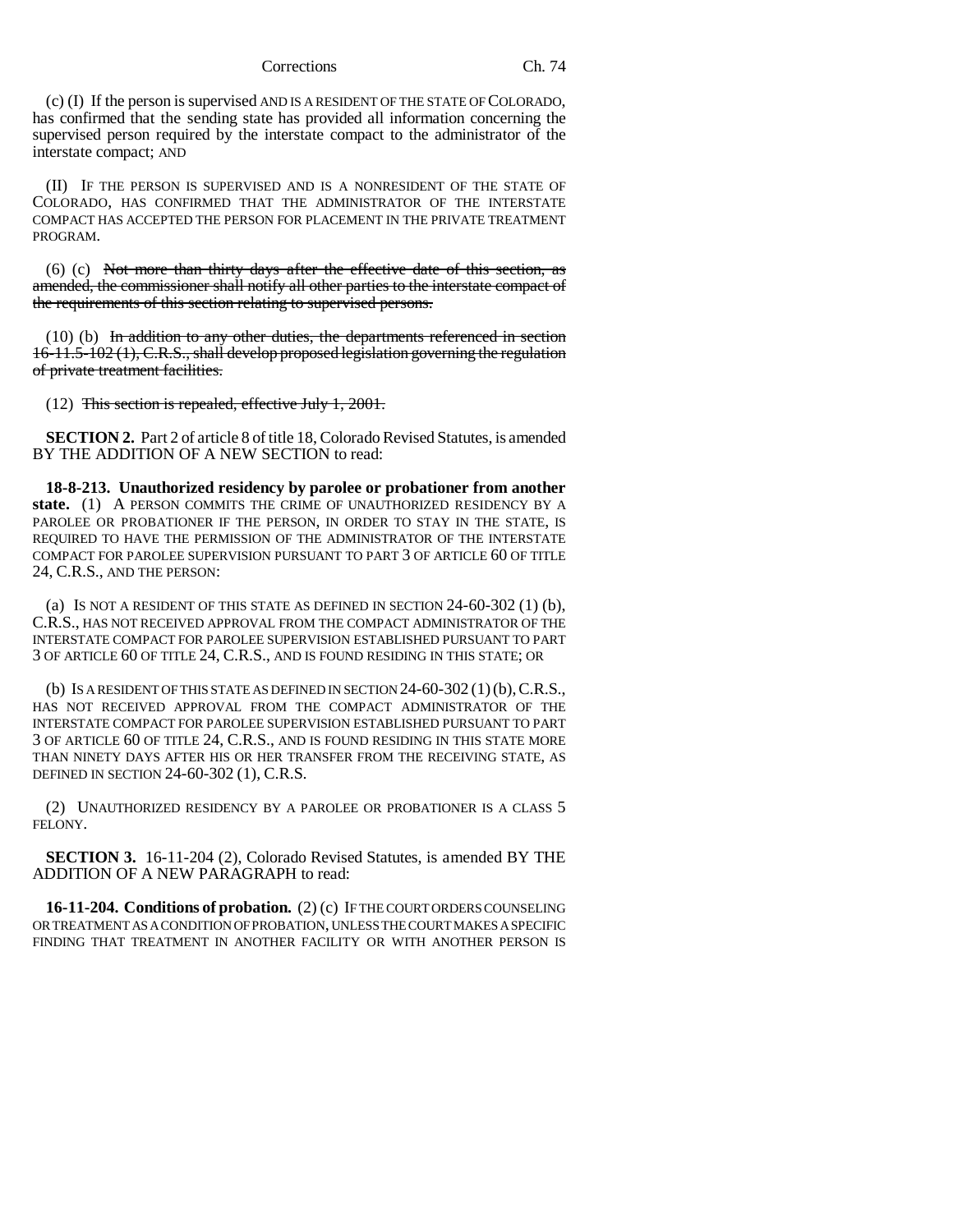### Ch. 74 Corrections

WARRANTED, THE COURT SHALL ORDER THAT SUCH TREATMENT OR COUNSELING BE AT A FACILITY OR WITH A PERSON:

(I) APPROVED BY THE DIVISION OF ALCOHOL AND DRUG ABUSE ESTABLISHED IN PART 2 OF ARTICLE 2 OF TITLE 25, C.R.S., IF THE TREATMENT IS FOR ALCOHOL OR DRUG ABUSE;

(II) CERTIFIED OR APPROVED BY THE SEX OFFENDER MANAGEMENT BOARD, ESTABLISHED IN SECTION 16-11.7-103, IF THE OFFENDER IS A SEX OFFENDER;

(III) CERTIFIED OR APPROVED BY A DOMESTIC VIOLENCE TREATMENT BOARD, ESTABLISHED PURSUANT TO PART 8 OF ARTICLE 6 OF TITLE 18, C.R.S., IF THE OFFENDER WAS CONVICTED OF OR THE UNDERLYING FACTUAL BASIS OF THE OFFENSE INCLUDED AN ACT OF DOMESTIC VIOLENCE AS DEFINED IN SECTION 18-6-800.3, C.R.S.; OR

(IV) LICENSED OR CERTIFIED BY THE DIVISION OF ADULT SERVICES IN THE DEPARTMENT OF CORRECTIONS, THE DEPARTMENT OF REGULATORY AGENCIES, THE DIVISION OF MENTAL HEALTH IN THE DEPARTMENT OF HUMAN SERVICES, THE STATE BOARD OF NURSING, OR THE STATE BOARD OF MEDICAL EXAMINERS, WHICHEVER IS APPROPRIATE FOR THE REQUIRED TREATMENT OR COUNSELING.

**SECTION 4.** 16-7-402 (2), Colorado Revised Statutes, is amended to read:

**16-7-402. Counseling or treatment for alcohol or drug abuse.** (2) In any case in which treatment or counseling for alcohol or drug abuse is authorized in connection with a deferred prosecution or probation, the court may require the defendant to obtain counseling or treatment for such condition. IF THE COURT ORDERS SUCH COUNSELING OR TREATMENT, THE COURT SHALL ORDER THAT THE COUNSELING OR TREATMENT BE OBTAINED from any A treatment facility OR PERSON approved by the division of alcohol and drug abuse, ESTABLISHED IN PART 2 OF ARTICLE 2 OF TITLE 25, C.R.S., UNLESS THE COURT MAKES A FINDING THAT COUNSELING OR TREATMENT IN ANOTHER FACILITY OR WITH ANOTHER PERSON IS WARRANTED. If the defendant voluntarily submits himself OR HERSELF for such treatment or counseling, the district attorney and the court may consider his OR HER willingness to correct his OR HER condition as a basis for granting deferred prosecution.

**SECTION 5.** 16-11.5-104, Colorado Revised Statutes, is amended to read:

**16-11.5-104. Sentencing of felons - parole of felons - treatment and testing based upon assessment required.** (1) Each person sentenced by the court for a felony committed on or after July 1, 1992, shall be required, as a part of any sentence to probation, community corrections, or incarceration with the department of corrections, to undergo periodic testing and treatment for substance abuse which is appropriate to such person FELON based upon the recommendations of the assessment made pursuant to section 16-11.5-103, or based upon any subsequent recommendations by the department of corrections, the judicial department, or the division of criminal justice of the department of public safety, whichever is appropriate. Any such testing or treatment shall be AT A FACILITY OR WITH A PERSON APPROVED BY THE DIVISION OF ALCOHOL AND DRUG ABUSE, ESTABLISHED IN PART 2 OF ARTICLE 2 OF TITLE 25, C.R.S., AND at such person's FELON'S own expense, unless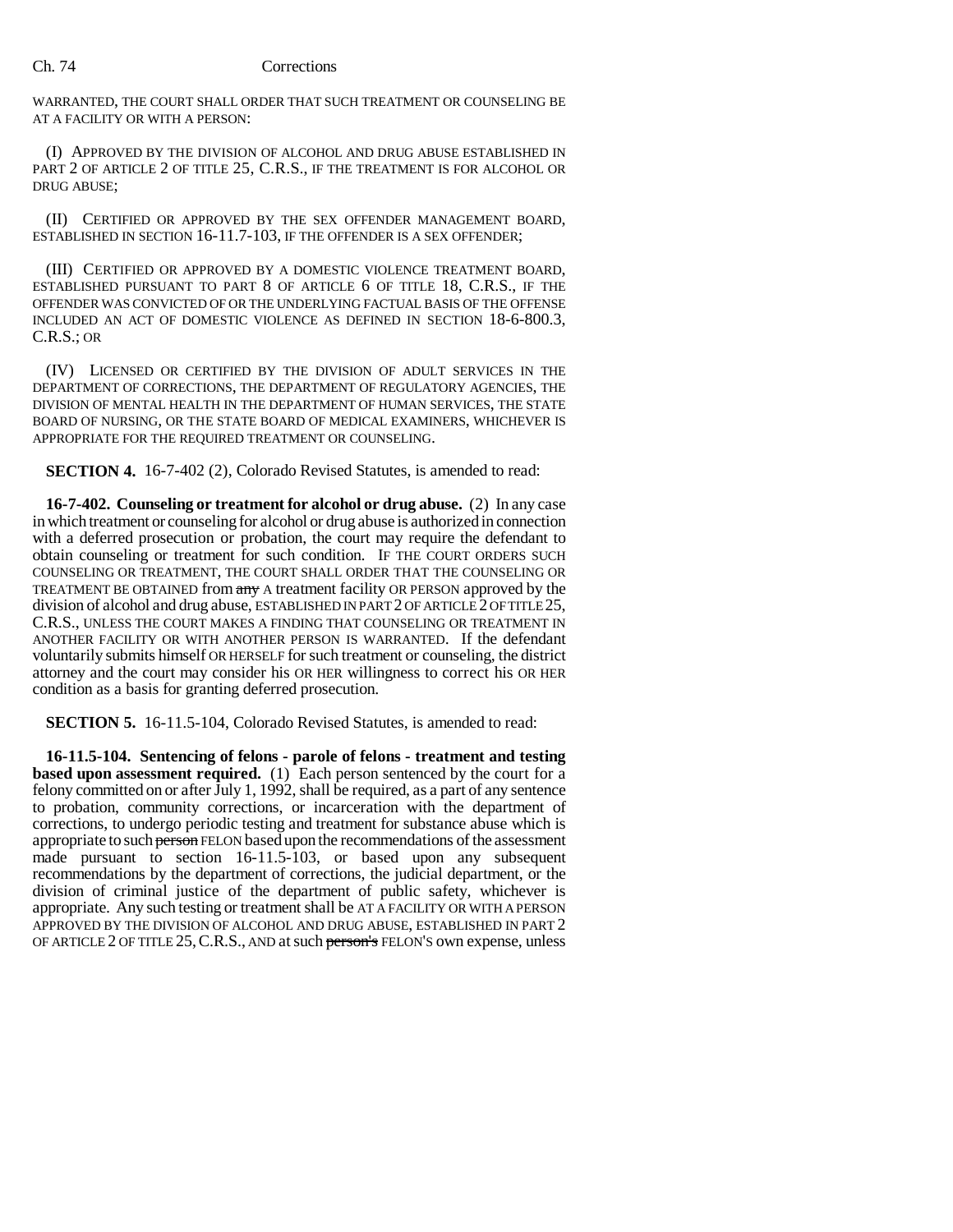such person FELON is indigent.

(2) Each person placed on parole by the state board of parole on or after July 1, 1992, shall be required, as a condition of such parole, to undergo periodic testing and treatment for substance abuse which is appropriate to such person PAROLEE based upon the recommendations of the assessment made pursuant to section 16-11.5-103 or any assessment or subsequent reassessment made regarding such person PAROLEE during his OR HER incarceration or any period of parole. Any such testing or treatment shall be AT A FACILITY OR WITH A PERSON APPROVED BY THE DIVISION OF ALCOHOL AND DRUG ABUSE, ESTABLISHED IN PART 2 OF ARTICLE 2 OF TITLE 25, C.R.S., AND at such person's PAROLEE'S own expense, unless such person PAROLEE is indigent.

**SECTION 6.** 16-11.7-105 (1) and (2), Colorado Revised Statutes, are amended to read:

**16-11.7-105. Sentencing of sex offenders - treatment based upon evaluation and identification required.** (1) Each sex offender sentenced by the court for an offense committed on or after January 1, 1994, shall be required, as a part of any sentence to probation, community corrections, or incarceration with the department of corrections, to undergo treatment to the extent appropriate to such offender based upon the recommendations of the evaluation and identification made pursuant to section 16-11.7-104, or based upon any subsequent recommendations by the department of corrections, the judicial department, the department of human services, or the division of criminal justice of the department of public safety, whichever is appropriate. Any such treatment and monitoring shall be AT A FACILITY OR WITH A PERSON CERTIFIED OR APPROVED BY THE BOARD AND at such person's OFFENDER'S own expense, based upon such person's OFFENDER'S ability to pay for such treatment.

(2) Each sex offender placed on parole by the state board of parole on or after January 1, 1994, shall be required, as a condition of such parole, to undergo treatment to the extent appropriate to such offender based upon the recommendations of the evaluation and identification pursuant to section 16-11.7-104 or any evaluation or subsequent reevaluation regarding such person OFFENDER during the person's OFFENDER'S incarceration or any period of parole. Any such treatment shall be AT A FACILITY OR WITH A PERSON CERTIFIED OR APPROVED BY THE BOARD AND at such person's OFFENDER'S expense, based upon such person's OFFENDER'S ability to pay for such treatment.

**SECTION 7.** 17-2-201, Colorado Revised Statutes, is amended BY THE ADDITION OF A NEW SUBSECTION to read:

**17-2-201. State board of parole.** (5.7) IF, AS A CONDITION OF PAROLE, AN OFFENDER IS REQUIRED TO UNDERGO COUNSELING OR TREATMENT, UNLESS THE PAROLE BOARD DETERMINES THAT TREATMENT AT ANOTHER FACILITY OR WITH ANOTHER PERSON IS WARRANTED, SUCH TREATMENT OR COUNSELING SHALL BE AT A FACILITY OR WITH A PERSON:

(I) APPROVED BY THE DIVISION OF ALCOHOL AND DRUG ABUSE ESTABLISHED IN PART 2 OF ARTICLE 2 OF TITLE 25, C.R.S., IF THE TREATMENT IS FOR ALCOHOL OR DRUG ABUSE;